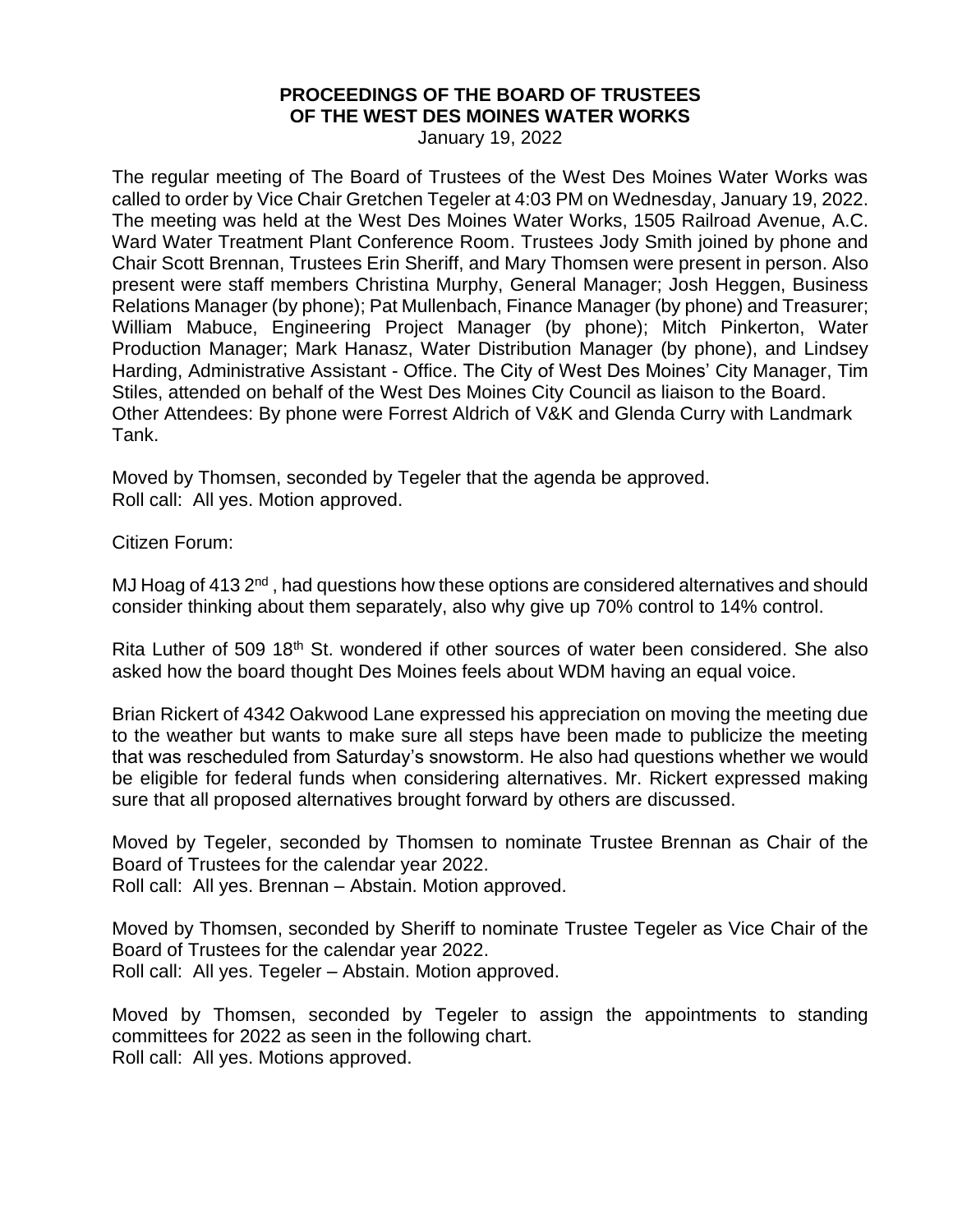| Committee                         | Chair          | Member         |
|-----------------------------------|----------------|----------------|
| <b>Personnel and Compensation</b> | <b>Brennan</b> | Tegeler        |
| Planning / Regionalization        | Smith          | <b>Brennan</b> |
| Finance and Audit                 | Tegeler        | Smith          |
| Customer and Community Relations  | Thomsen        | <b>Sheriff</b> |
| Operations                        | <b>Sheriff</b> | Thomsen        |

Moved by Thomsen, seconded by Tegeler to receive and file the Monthly Financial Report for December 2021.

Roll call: All yes. Motion approved.

Moved by Thomsen, seconded by Tegeler to approve the following motions on the Consent Agenda. Chair Brennan requested a correction to the December 14<sup>th</sup> minutes

- a. Motion Approving Minutes of the Special Meeting of December 14, 2021
- b. Motion Approving Minutes of the Special Meeting of December 15, 2021

Roll call: All yes. Motions approved with correction by Brennan

Moved by Tegeler, seconded by Sheriff to concur with the recommendation of the Personnel and Compensation Committee and approve the motion titled "Ratifying the Job Description for Maintenance Worker".

Roll call: All yes. Motion approved.

Moved by Tegeler, seconded by Sheriff to concur with the recommendation of the Personnel and Compensation Committee and approve the motion titled "Ratifying the Job Description for Utility Locator".

Roll call: All yes. Motion approved.

Moved by Tegeler, seconded by Sheriff to concur with the recommendation of the Personnel and Compensation Committee and approve the motion titled "Ratifying the Job Description for Administrative Assistant – Plant".

Roll call: All yes. Motion approved.

Moved by Tegeler, seconded by Sheriff to concur with the recommendation of the Personnel and Compensation Committee and approve the motion titled "Ratifying the Job Description for Administrative – Office".

Roll call: All yes. Motion approved.

Moved by Tegeler, seconded by Thomsen to concur with the recommendation of the Personnel and Compensation Committee and approve the motion titled "Ratifying the Hiring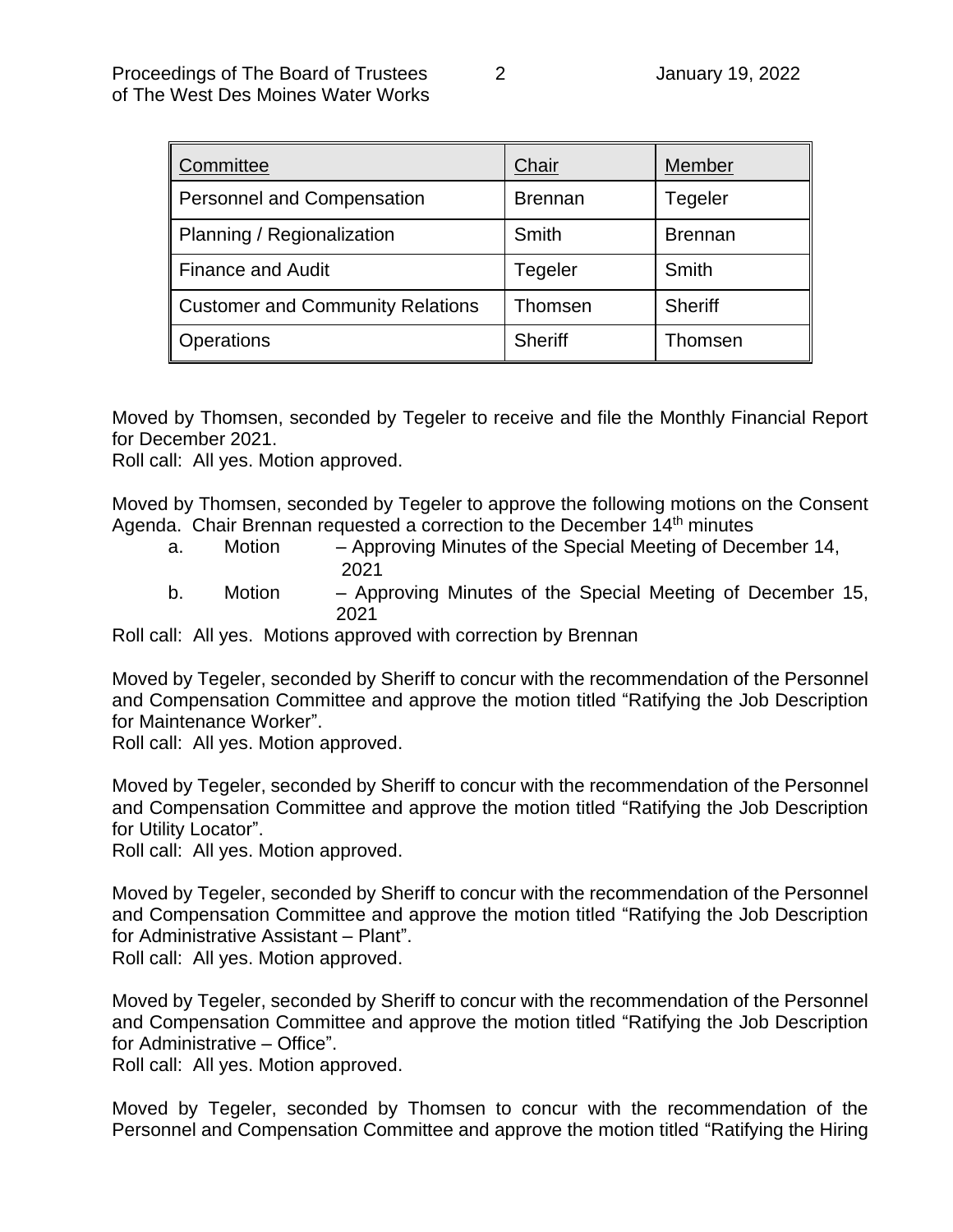Proceedings of The Board of Trustees 3 3 January 19, 2022 of The West Des Moines Water Works

of Lindsey Harding for Administrative Assistant – Office". Roll call: All yes. Motion approved.

Moved by Thomsen, seconded by Sheriff to concur with the recommendation of the Personnel and Compensation Committee and approve the resolution titled "Providing for Action on an Extension of Contract between West Des Moines Water Works and the American Federation of State, County and Municipal Employees, Local Union 3861 for Calendar Year 2023 and 2024".

Roll call: All yes. Resolution approved.

Moved by Tegeler, seconded by Thomsen to concur with the recommendation of the Finance and Audit Committee and approve the resolution titled "Fixing a Date for Consideration of a Budget Amendment for Calendar Year 2022 and Fixing a Date for a Public Hearing Thereon (Public Hearing to be held at 4:00 PM, February 16, 2022 at 1505 Railroad Avenue, in West Des Moines, Iowa)"

Roll call: All yes. Resolution approved.

Moved by Thomsen, seconded by Tegeler to concur with the recommendation of the staff and approve the motion titled "Approving Northway Well and Pump Co. as Well Service Provider for Calendar Year 2022."

Roll call: All yes. Motion approved.

Moved by Thomsen, seconded by Sheriff to concur with the recommendation of the staff and approve the motion titled "Approving a Proposal from Occupational Safety Consultants for Lock-Out Tag-Out Services at Various Water Works Facilities". Roll call: All yes. Motion approved.

Moved by Tegeler, seconded by Sheriff to concur with the recommendation of the staff and approve the motion titled "Approving a Professional Services Proposal from HR Green for Shallow Well Siting Services".

Roll call: All yes. Motion approved.

The Chair announced that this was the time and place for a public hearing to consider certain public improvements described in general as the Adams Street Elevated Water Storage Tank Water Works Project No. 00800-170-21021) as found in your meeting packet. The Secretary reported that the Notice of Public Hearing was published in the *Des Moines Register, Wednesday, January 5, 2022*. The Chair called for any oral objections to the water and basic service charge rate adjustments. No oral objections were offered, and the Secretary reported that no written objections thereto had been filed. Hearing no further comments, the Chair declared the public hearing closed.

Moved by Thomsen, seconded by Sheriff to approve the Resolutions entitled "A Resolution Adopting Plans, Specifications, Addenda, Form of Contract and Estimate of Costs," and "A Resolution Making Award of Contract,""

Roll call: All yes. Resolutions adopted.

Moved by Thomsen, seconded by Tegeler to pay the bills in the amount of \$710,488.82,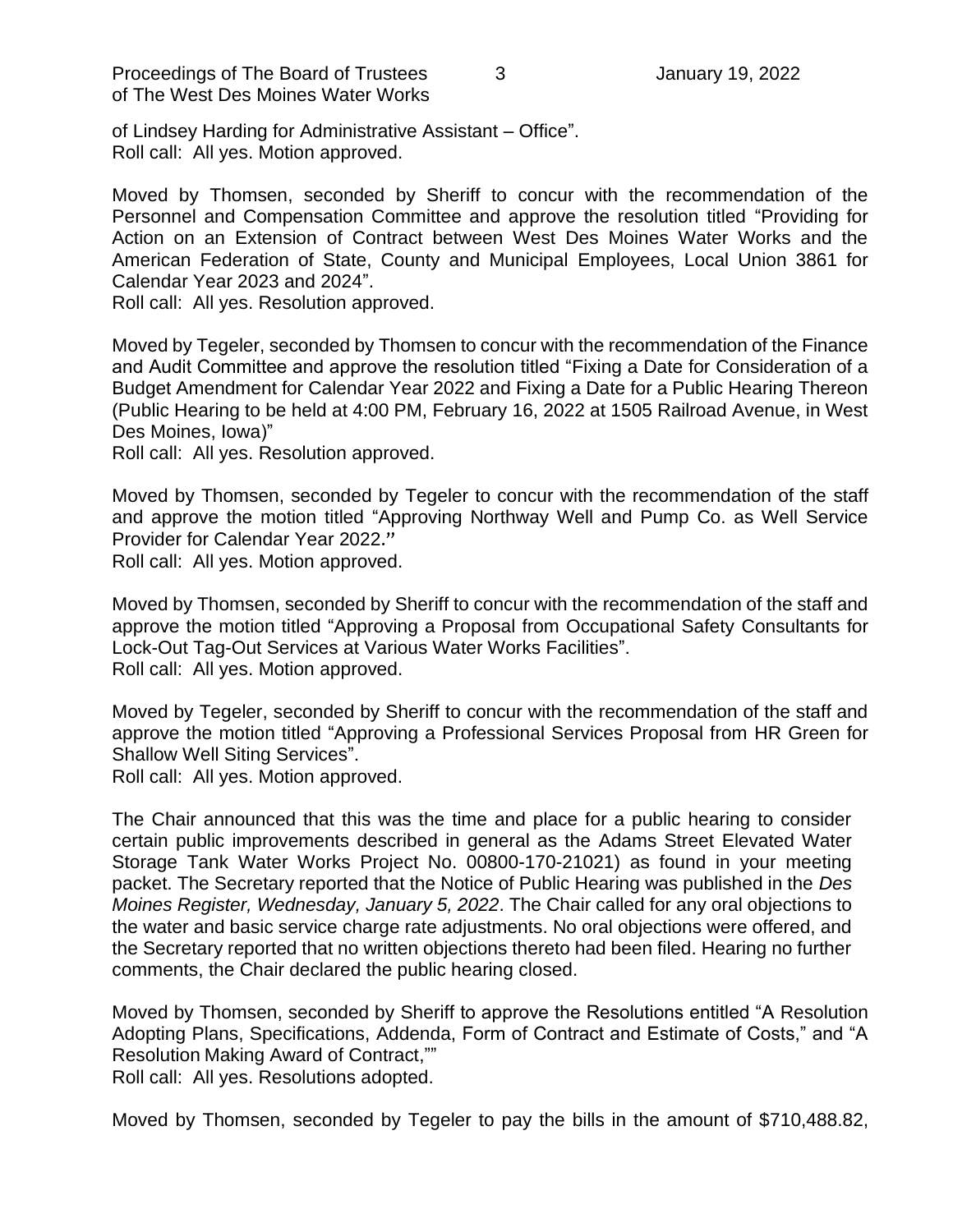Proceedings of The Board of Trustees 4 January 19, 2022 of The West Des Moines Water Works

including non-construction bills in the amount of \$485,530.25 and construction bills in the amount of \$224,958.57.

Roll call: All yes. Motion approved.

Moved by Thomsen, seconded by Tegler to receive and file the following items:

- a. Project Progress Report **Figure 2018** January 12, 2022
- b. Water Quality Report **December 2021**
- c. Check Register **December 2021**
- d. Change Order Report **January 12, 2022**

Roll call: All yes. Motion approved.

The Customer and Community Relations Committee, the Finance and Audit Committee, and the Operations Committee gave no report.

The Personnel and Compensation Committee indicated that the Board took action on the items discussed.

The Planning / Regionalization Committee gave no report.

The General Manager (GM) gave an updated on PFAS and shared with the Board that staff are working on arranging testing for our other wells. Our new operating permit will require quarterly sampling of our finished water for PFOA and PFOS (two types of PFAS compounds that have health advisories).

The GM gave an update on an employee injury and ongoing safety evaluation and assessment.

The GM shared she had the following contacts regarding regionalization since the last time the board met:

Dorman Otte, 931 30th Street, stopped by the office to express his support for regionalization. Mr. Otte retired from USDA Rural Development and assisted with financing for water and wastewater projects. He intended to reach out to his councilperson, Mr. Trevillyan to express his support as well.

Brian Bales, 230 59th Ct, called to ask a few questions about how growth costs would be handled and expressed his concern that costs are allocated fairly to Des Moines. After answering his questions, he shared that he is supportive of regionalization.

On January 10th, Josh Heggen and the GM met with Wendy Lacina, 537 2nd Street, to review her concerns and help answer questions. She expressed concerns about expense packing, DMWW park allocation percentage to the region, that a 20-year operating contract seemed long and that the path after 20 years should be determined ahead of time, and that weighted voting should be capped or removed.

Rick Tollakson, 793 63rd street and president & CEO of Hubbell Realty shared via email that Hubbell Realty Company along with all 16 of our operating entities (including Hubbell Homes, Hubbell Development, Hubbell Land Development, Indigo Living, New Home Site Realty,